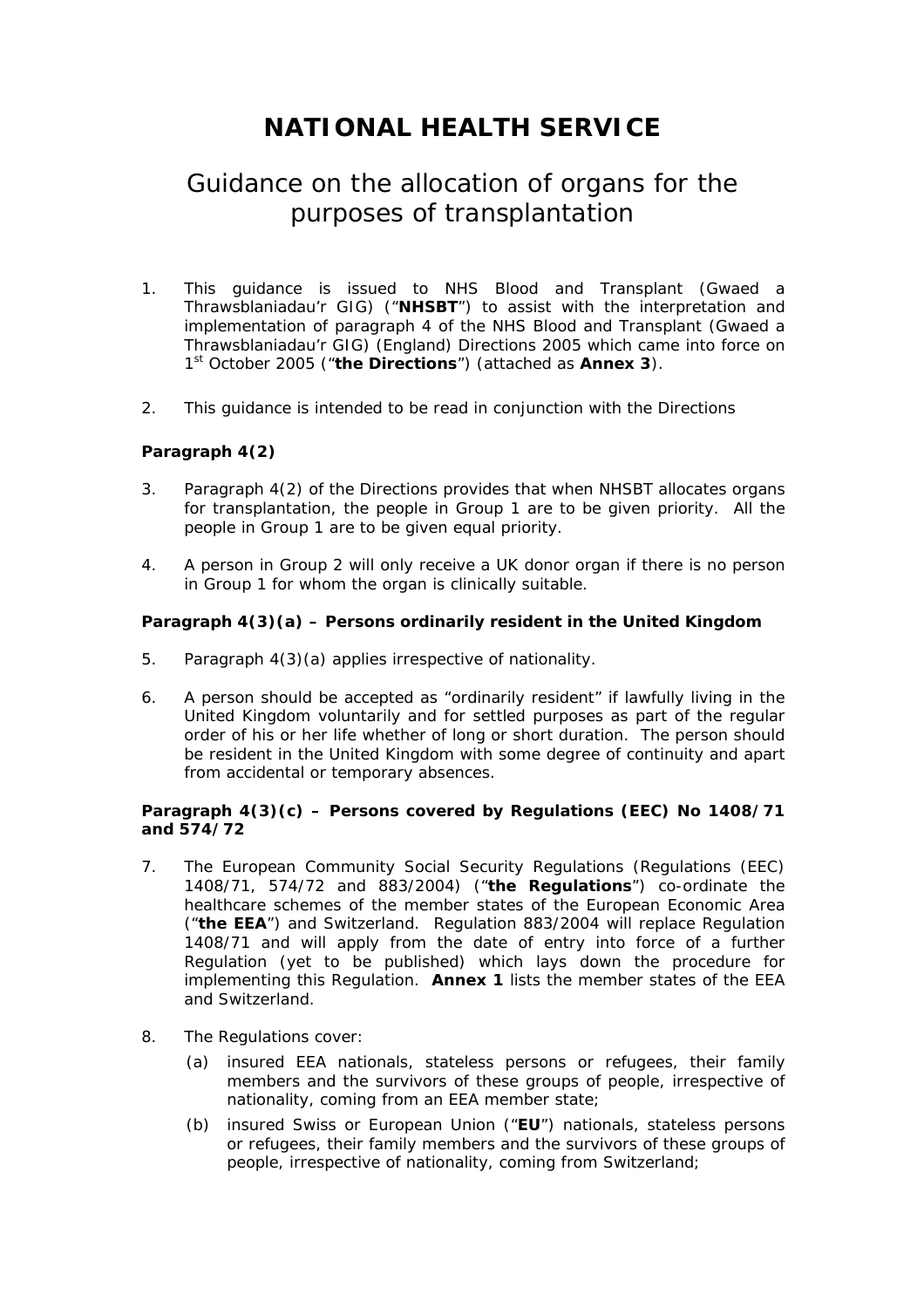- (c) non-EEA nationals legally resident in any EU member state (except Denmark) who are insured; and
- (d) non-EEA nationals lawfully resident in an EU member state (except Denmark), who have moved between member states or are in a situation which is not confined in all aspects within a single member state.

Note that Bulgaria and Romania are scheduled to join the EU on 1 January 2007.

- 9. Visitors who are covered by the Regulations are entitled to **treatment which becomes medically necessary** during their visit. A European Health Insurance Card ("**EHIC**") (or a Provisional Replacement Certificate if their EHIC has been misplaced or stolen) may be produced as evidence of entitlement however the UK currently also accepts evidence of residence in an EEA member state as evidence of entitlement. "Treatment which becomes medically necessary" includes treatment of chronic conditions, including routine monitoring, and in very rare cases could include a transplant. The phrase does not include people who have specifically travelled to the UK to receive elective treatment.
- 10. Visitors from EEA countries and Switzerland who come to the UK **expressly to seek treatment** need to obtain prior authorisation from their social security institution. The Regulations provide that such persons should make advance arrangements for their treatment and produce Form E112 (or Form E123 if treatment is required as a result of industrial injury or occupational disease).
- 11. Persons posted by a UK employer to other EEA countries and Switzerland remain compulsorily insured for social security purposes in the UK. These persons should produce UK-issued Forms E101 or E102 as evidence of entitlement. They are entitled to return to the UK for the full range of NHS treatment.

### **Paragraph 4(3)(d) – Persons covered by a bilateral reciprocal health agreement or the European Convention on Social and Medical Assistance**

- 12. The UK has bilateral healthcare agreements with the countries and territories listed in **Annex 2**. The countries and territories in Column A of Annexe 2 have agreements covering their nationals and UK nationals only. Such agreements only apply where nationals are living in their own country and not if they are living in another country with which the UK holds a bilateral health agreement. The agreements with countries and territories in Column B of Annexe 2 cover all residents, irrespective of nationality.
- 13. All of the bilateral agreements provide for immediately necessary treatment for conditions arising or becoming acutely worsened during a temporary visit.
- 14. People covered by the bilateral agreements are entitled to treatment if **the need arose during their visit** to the UK. Treatment is interpreted as having arisen during their visit if the diagnosis of symptoms or signs occurred for the first time after the visitor's arrival in the UK. Visitors may also be entitled to treatment which, in the opinion of a medical practitioner employed by or under contract with a Primary Care Trust ("**PCT**"), is required promptly for a condition which:
	- (a) became acutely exacerbated after the visitor's arrival; or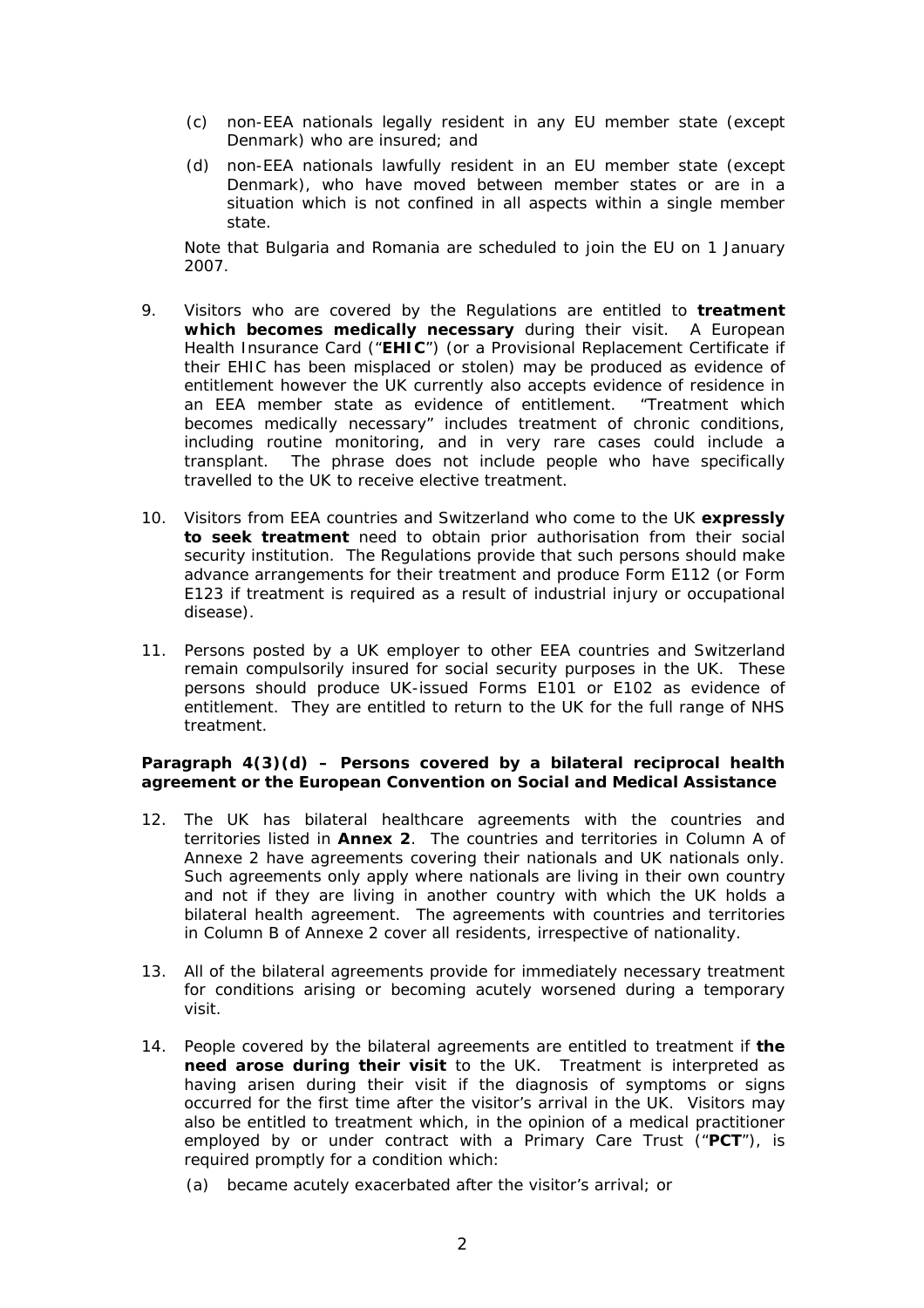- (b) would be likely to become acutely exacerbated without treatment.
- 15. The bilateral agreements with the countries or territories highlighted in bold text in Annex 2 also provide for the country or territory concerned to refer citizens or nationals to the UK specifically for treatment of pre-existing conditions, including transplantation. Normally the referrals can be made only when the countries or territories do not have adequate facilities to provide the treatment needed.
- 16. The main details of the bilateral arrangements which provide for patients of non-EEA countries to be referred to the UK specifically for treatment are as follows:
	- (a) *Falkland Islands*

No form of referral quotas exist for this small population. The overseas authorities should make advance arrangements for acceptance by the NHS service provider of people referred for treatment.

(b) *Armenia, Azerbaijan, Belarus, Georgia, Kazakhstan, Kyrgyzstan, Moldova, Tajikistan, Turkmenistan, Ukraine and Uzbekistan*

Referrals are handled by the Department of Health and are extremely rare. Advance arrangements for acceptance by the NHS service provider of people referred for treatment will be made.

(c) *Yugoslavia (ie Serbia and Montenegro), Croatia, Bosnia and the Former Yugoslav Republic of Macedonia*

The Department of Health would like to be kept informed when a person from these countries has come specifically to seek treatment.

(d) *Anguilla, British Virgin Islands, Montserrat, St Helena, Turks and Caicos Islands* 

There is a set annual quota for each territory for referrals of people specifically for treatment. Referral arrangements are made through Leeds North East PCT.

(e) *Isle of Man and Gibraltar*

There is a variable annual quota which is monitored by the Department of Health. Referral arrangements are made through Lambeth or West Cheshire PCTs.

17. The European Convention on Social and Medical Assistance 1954 has largely been superseded by the UK's system of bilateral arrangements. However, it would apply if a Turkish national legally present in the UK required treatment, the need for which arose in the UK and he or she was unable to pay.

### **General application of paragraphs 4(3)(a), (b), (c), (d) and (e)**

18. People who are UK nationals who are not ordinarily resident in the UK and who do not fall within subparagraphs (b), (c) or (d) of paragraph 4(3) of the Directions are not included in Group 1.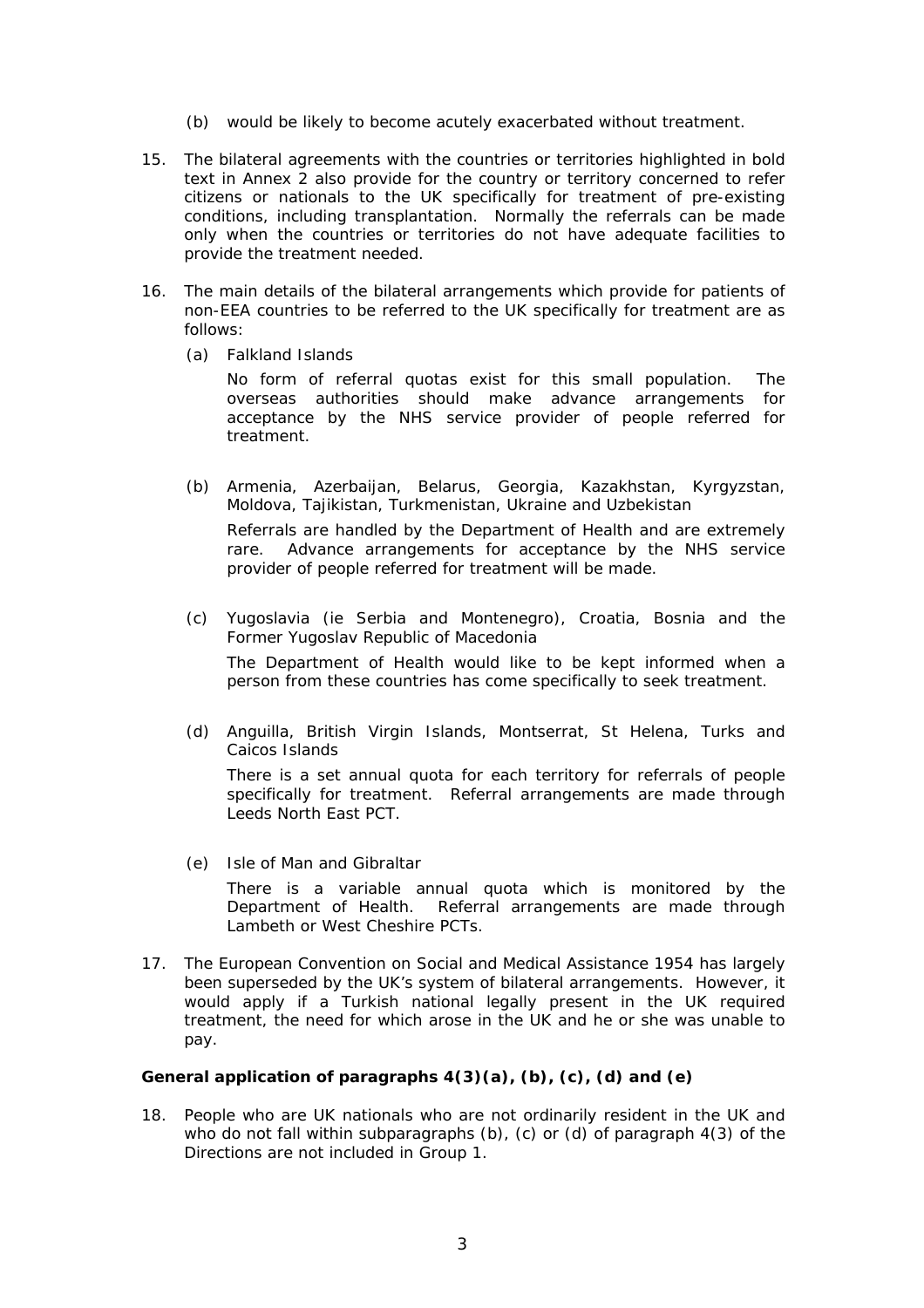- 19. People covered under paragraph  $4(3)(c)$  to (e) of the Directions are entitled to treatment under the UK system on the same terms as UK residents and should be treated with the same degree of clinical priority as UK residents. A minor correction has been made to the reference to 1954 European Convention on Social and Medical Assistance in paragraph 4(2)(d) of the Directions. The correction does not affect the position of persons who are entitled under the Convention. They remain in the same position as regards UK residents.
- 20. A further minor change (the addition of a new paragraph  $4(2)(e)$ ) has been made to the Directions so that persons ordinarily resident in the Channel Islands remain in the same position as regards access to transplant organs as UK residents. This specific provision is needed now that the reciprocal agreements with the Channel Islands have ended.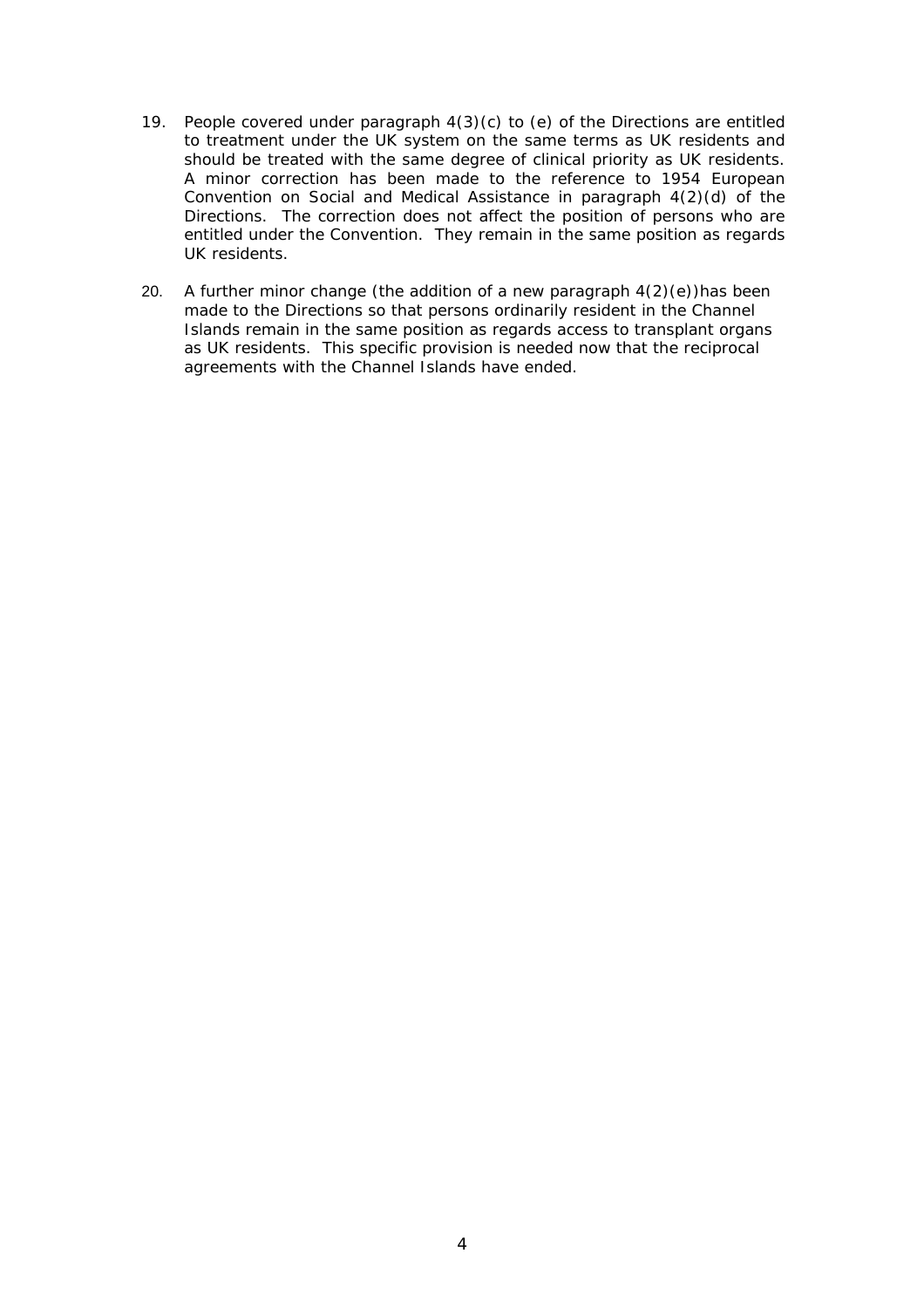## **ANNEX 1**

# Member States of the European Economic Area (EEA) and Switzerland

Paragraph 7

| Hungary             | Norway*               |
|---------------------|-----------------------|
| $l$ celand $*$      | Poland                |
| Republic of Ireland | Portugal              |
| Italy               | Slovakia              |
| Latvia              | Slovenia              |
| Liechtenstein*      | Spain                 |
| Lithuania           | Sweden                |
| Luxembourg          | Switzerland**         |
| Malta               | United Kingdom        |
| <b>Netherlands</b>  | (including Gibraltar) |
|                     |                       |

- \* Iceland, Liechtenstein and Norway are not member states of the EU.
- \*\* Switzerland is not a member state of the EEA or the EU but it has a separate agreement with the European Union which, in effect, applies Regulation 1408/71.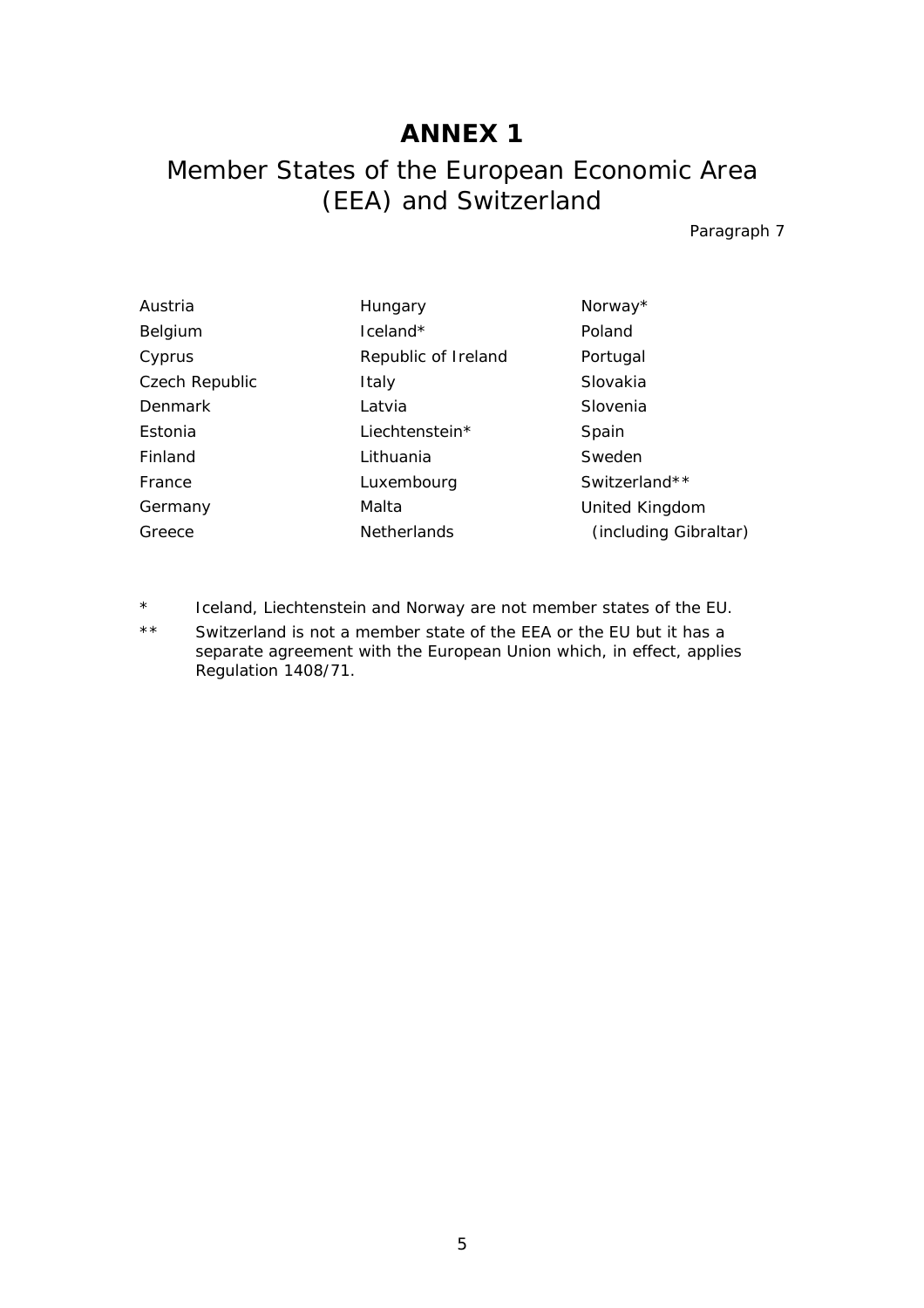# **ANNEX 2**

# Countries and territories in respect of which the UK has bilateral healthcare agreements

Paragraph 12

| <b>Column A</b>                          | <b>Column B</b>                 |
|------------------------------------------|---------------------------------|
| Armenia                                  | Anguilla                        |
| Azerbaijan                               | Australia                       |
| <b>Belarus</b>                           | <b>Barbados</b>                 |
| Bosnia and Herzegovina                   | <b>British Virgin Islands</b>   |
| Bulgaria                                 |                                 |
| Croatia                                  | <b>Falkland Islands</b>         |
| Georgia                                  | Iceland*                        |
| Gibraltar                                | <b>Isle of Man</b>              |
| Kazakhstan                               | <b>Montserrat</b>               |
| Kyrgyzstan                               | St. Helena                      |
| Former<br>Yugoslav<br>Republic<br>οf     | <b>Turks and Caicos Islands</b> |
| Macedonia                                |                                 |
| Moldova                                  |                                 |
| New Zealand                              |                                 |
| Romania                                  |                                 |
| Russia                                   |                                 |
| Tajikistan                               |                                 |
| Turkmenistan                             |                                 |
| <b>Ukraine</b>                           |                                 |
| <b>Uzbekistan</b>                        |                                 |
| Yugoslavia i.e. Serbia and<br>Montenegro |                                 |

\* Iceland is an EEA member state but the bilateral healthcare agreement also covers non-EEA nationals resident in Iceland.

For a description of the main terms of the agreements of the countries or territories highlighted in bold text, refer to paragraphs 15 and 16 of this guidance.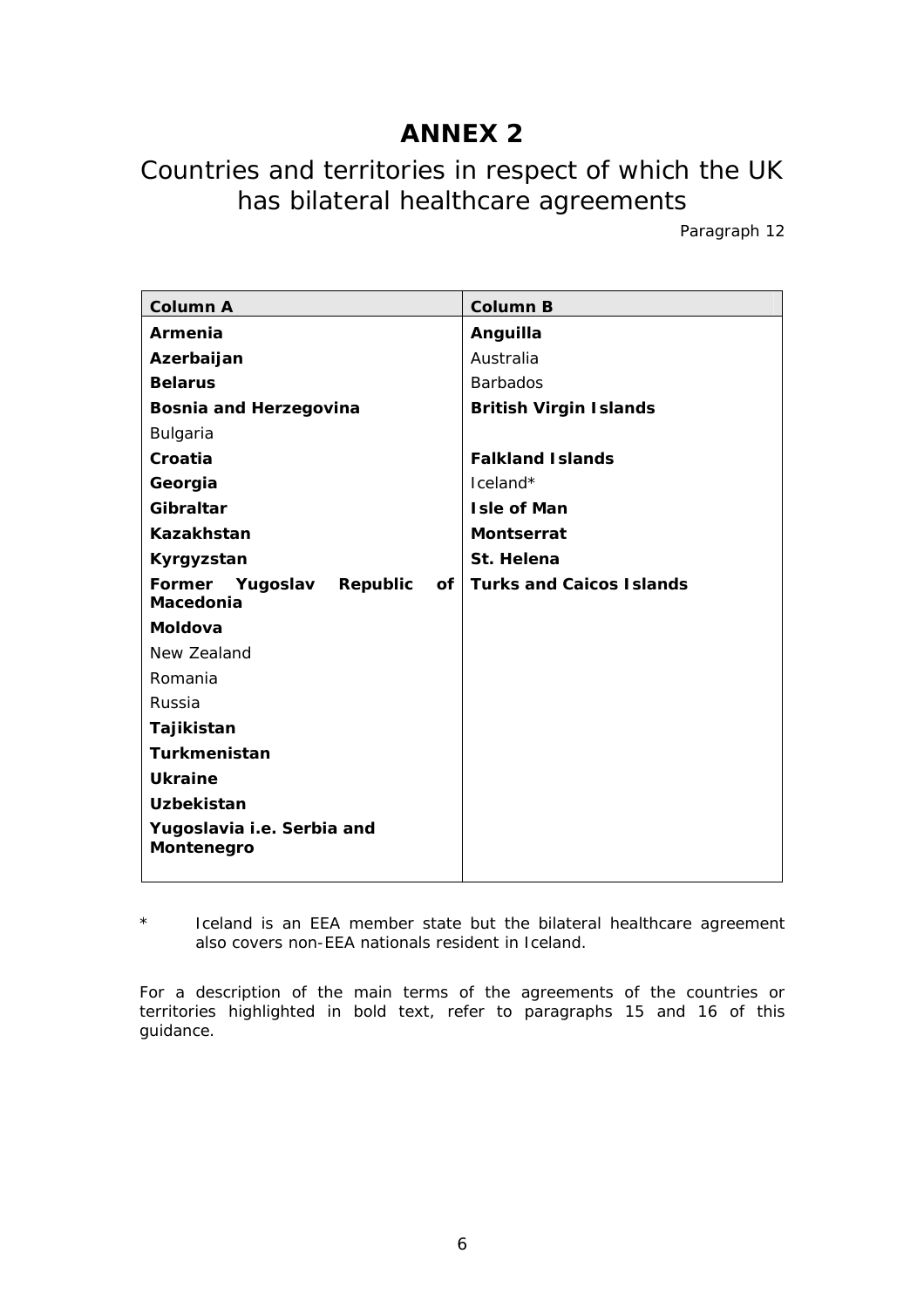## **ANNEX 3 NATIONAL HEALTH SERVICE**

## NHS Blood and Transplant (Gwaed a Thrawsblaniadau'r GIG) (England) Directions 2005

The Secretary of State for Health, in exercise of the powers conferred on her by sections 16D(1), 17 and 126(4) of the National Health Service Act 1977(**a**), and all other enabling powers, makes the following Directions—

#### **Citation, commencement, interpretation and application**

**1.**—(1) These Directions may be cited as the NHS Blood and Transplant (Gwaed a Thrawsblaniadau'r GIG) (England) Directions 2005 and shall come into force on 1st October 2005.

- (2) These Directions apply in relation to England.
- (3) In these Directions—

"the Act" means the National Health Service Act 1977;

"NHS body" means a Strategic Health Authority, a Special Health Authority, an NHS trust, an NHS Foundation Trust and a Primary Care Trust;

"NHSBT" means the Special Health Authority known as NHS Blood and Transplant (Gwaed a Thrawsblaniadau'r GIG)(**b**); and

"the Schemes" means the following Donor Organ Sharing Schemes(**c**):

- (a) Operating Principles for Pancreas Transplant Units in the UK, prepared by the UKT Kidney and Pancreas Advisory Group, first published in August 2003;
- (b) Operating Principles for Renal Transplant Units in the UK, prepared by the UKT Kidney and Pancreas Advisory Group, first published in May 1999;
- (c) Operating Principles for Liver Transplant Units in the UK and Republic of Ireland, prepared by the UKT Liver Advisory Group, first published in July 1999;
- (d) Operating Principles for Cardiothoracic Transplant Units in the UK and Republic of Ireland, prepared by the UKT Cardiothoracic Advisory Group, first published in May 1999; and
- (e) Operating Principles for Ophthalmic Transplant Units in the UK and Republic of Ireland, prepared by the UKT Ocular Tissue Advisory Group, first published in July 1999.

#### **Functions in relation to blood, stem cells and tissue**

**2.**—(1) In this paragraph, "blood, stem cells and tissue" means blood, blood components, blood products, plasma, stem cells and other tissue.

 <sup>(</sup>**a**) 1977 c.49; section 16D was substituted by section 12(1) of the Health Act 1999 (c.8) ("the 1999 Act") and amended by sections 1(3) and 3(1) and (2) of, and paragraphs 1 and 6(a) of Part 1 of Schedule 1 to, the National Health Service Reform and Health Care Professions Act 2002 (c.17) ("the 2002 Act"); section 17 was substituted by section 12(1) of the 1999 Act and amended by section 1(3) of, and paragraphs 1 and 7 of Part 1 of Schedule 1 to, the 2002 Act and section 67(1) of, and paragraphs 5(1) and (3) of Part 1 of Schedule 5 to, the Health and Social Care Act 2001 (c.15) ("the 2001 Act"); section 126(4) was amended by section 65(2) of the National Health Service and Community Care Act 1990 (c.19), by paragraph 37(6) of Schedule 4 to the 1999 Act, by paragraph 5(13)(b) of Part 1 of Schedule 5 to the 2001 Act, by sections 6(3)(c) and 37(1) of, and paragraphs 1 and 10(a) of Schedule 8 to, the 2002 Act and by section 184 of, and paragraph 38 of Schedule 11 and Part 4 of Schedule 14 to, the Health and Social Care (Community Health and Standards) Act 2003 (c.43).

<sup>(</sup>**b**) Established by NHS Blood and Transplant (Gwaed a Thrawsblaniadau'r GIG) (Establishment and Constitution) Order 2005, S.I. 2005/2529.

<sup>(</sup>**c**) Copies of the Schemes are available on the website www.uktransplant.org.uk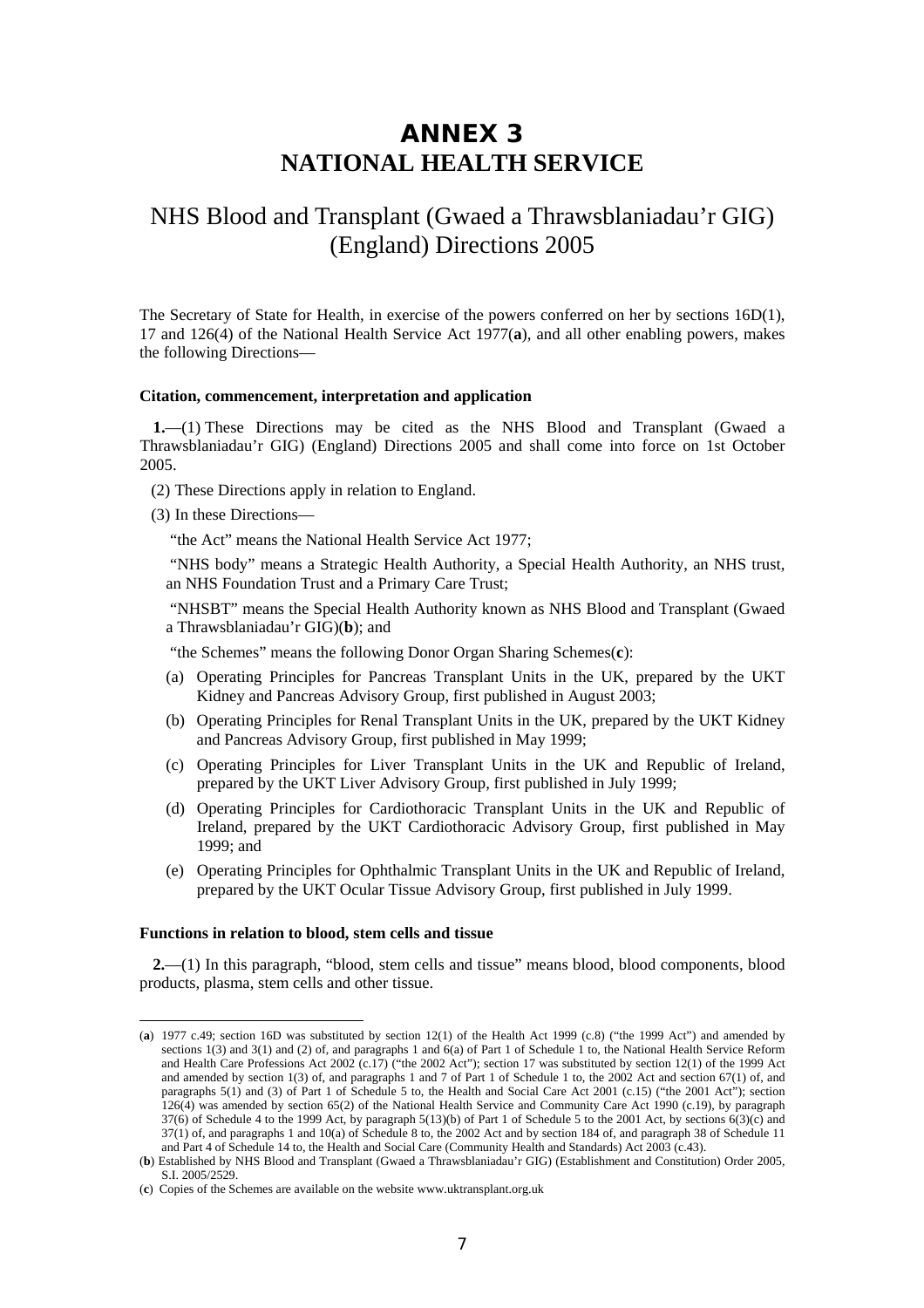(2) In order to promote or secure the effective supply of blood, stem cells and tissue for the purposes of the health service, the Secretary of State directs NHSBT—

- (a) to provide a collection, storage and delivery service for blood, stem cells and tissue;
- (b) to provide a screening, testing and processing service for the preparation of blood, stem cells and tissue;
- (c) to conduct or commission research into the uses of and development of blood, stem cells and tissue;
- (d) to provide diagnostic and other services in connection with the collection and use of blood, stem cells and tissue and treatments depending on or requiring their use (including, for example, reagent preparation and provision, patient pathology and therapeutic services, histocompatibility and immunogenetic services, platelet and granulocyte immunology);
- (e) to promote, by advertising, marketing and otherwise, the donation of blood, stem cells and tissue, with a view in particular to maintaining an adequate supply of blood, stem cells and tissue;
- (f) to prepare, store and distribute plasma fractions and other products for therapeutic, diagnostic and other purposes;
- (g) to promote, through advice and guidance, the appropriate use of blood, stem cells and tissue (having regard in particular to the need to promote the effective use of blood) and, as it considers appropriate, to provide a reference laboratory for donors and patients; and
- (h) to establish and manage a register of blood and bone marrow donors and any associated services necessary for the effective treatment of patients.

#### **Functions in relation to the transplantation of organs and tissues**

**3.**—(1) In order to promote or secure the effective transplantation of organs and tissues for the purposes of the health service, the Secretary of State directs NHSBT—

- (a) to provide an organ and tissue matching and allocation service, having regard to the need to ensure the—
	- (i) maximum and most effective use of organs and tissues;
	- (ii) safety of persons and their survival rates; and
	- (iii) equity and integrity of the organ sharing system;
- (b) to maintain a list of persons who are in need of or are considered suitable for an organ or tissue transplant and to determine the criteria for inclusion on such list;
- (c) to consider and advise the Secretary of State and NHS bodies on ethical, legal and clinical issues which arise out of the organ and tissue donation and transplantation service;
- (d) to lead the development of donation and transplant standards and monitor the maintenance of such standards by NHS bodies;
- (e) to acquire, record, update and keep information about potential and actual donors and recipients of organs and tissues which are or may be available for transplantation and other related matters, and, having regard to the law relating to data protection and confidentiality, to make such information available;
- (f) to analyse and audit the information acquired, recorded, updated and kept under subparagraph (e) above;
- (g) to promote, by advertising, marketing and otherwise, the donation of organs and tissues with a view to maintaining an adequate number of organs and corneas for transplantation;
- (h) to commission organ and cornea donation programmes in the health service;
- (i) to give advice about, or make arrangements for, the transport of organs;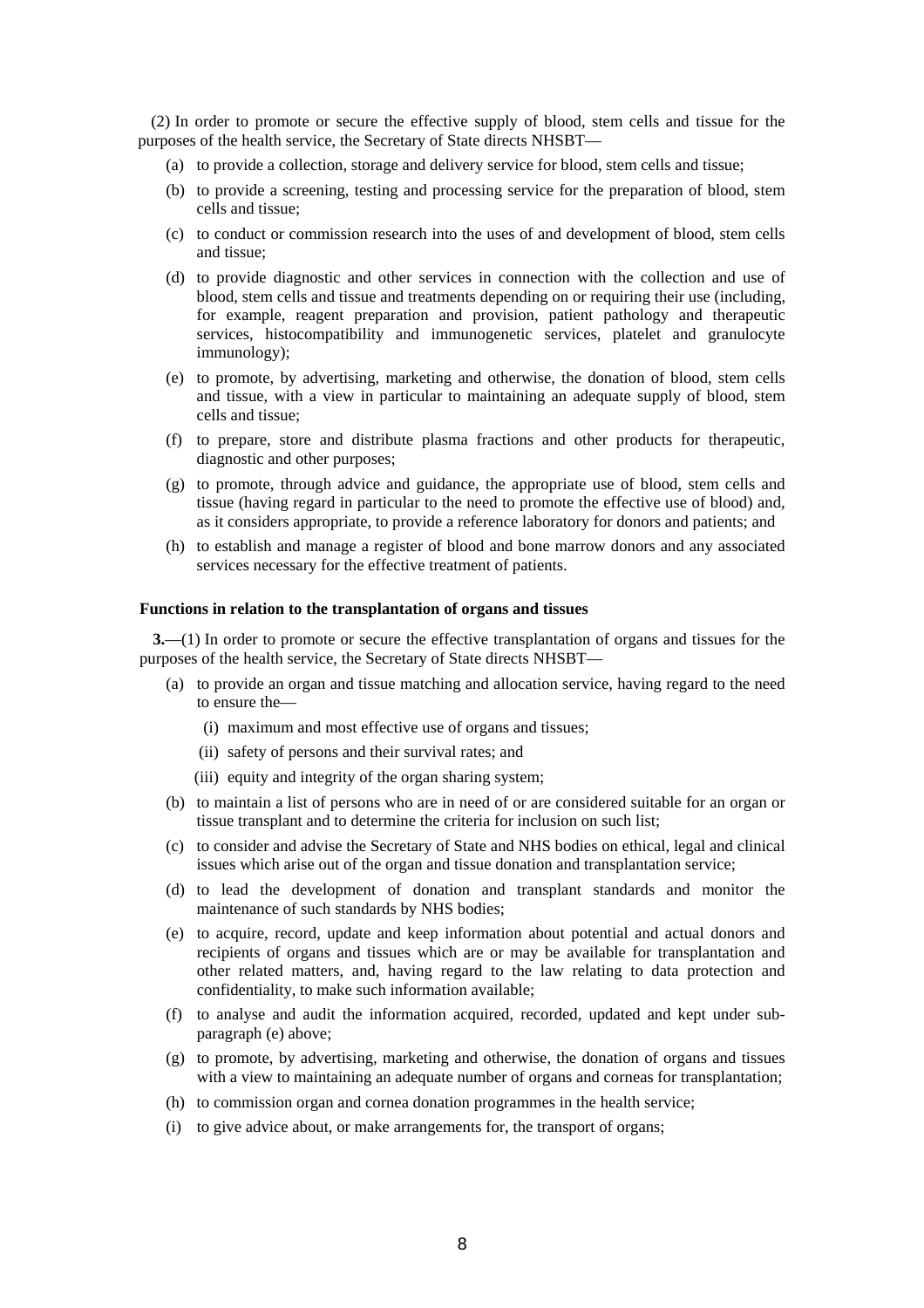- (j) to secure the provision of such education and training in any matter related to its functions under this paragraph as NHSBT considers appropriate, both to NHS staff and others;
- (k) to conduct or commission such research in connection with the field of organ donation and transplantation as NHSBT considers appropriate; and
- (l) to work within agreed reciprocal arrangements with other established organ exchange organisations in other countries, for the exchange of organs, where appropriate.
- (2) For the purposes of sub-paragraph  $(1)(a)$ , NHSBT may—
	- (a) match and allocate organs and tissues from outside England; and
	- (b) to the extent that NHSBT carries out an equivalent service in relation to Scotland, Wales or Northern Ireland, in carrying out the organ and tissue matching and allocation service, have regard to the need to ensure the maximum and most effective use of organs and tissues, the safety of persons and their survival rates and the equity and integrity of the organ sharing system.

(3) The list maintained under sub-paragraph  $(1)(b)$  may be a list which includes persons in Scotland, Wales and Northern Ireland provided that the list indicates where the person is from.

(4) The information recorded, updated and kept under sub-paragraph (1)(e) may be recorded, updated, kept, analysed and audited with information about potential and actual donors and recipients of organs and tissues in Scotland, Wales and Northern Ireland provided that information indicates where the potential or actual donor or recipient is from or to which country the information relates.

#### **Functions in relation to the allocation of organs for transplantation**

**4.**—(1) Subject to sub-paragraphs (2), (3) and (4) of this paragraph, the allocation of organs by NHSBT for the purposes of transplantation shall be in accordance with the Schemes.

(2) No person in Group 2 shall receive an organ for which there is a clinically suitable person in Group 1.

- (3) Group 1 shall comprise—
	- (a) persons ordinarily resident in the United Kingdom;
	- (b) persons who are—
		- (i) members of Her Majesty's United Kingdom Forces serving abroad;
		- (ii) other Crown servants employed in the right of Her Majesty's Government of the United Kingdom having been recruited in the United Kingdom and who are serving abroad;
		- (iii) employees, recruited in the United Kingdom, of the British Council or the Commonwealth War Graves Commission and who are employed abroad;

or the spouse or any child under the age of nineteen of any person falling within subparagraphs (i) to (iii) above;

- (c) persons who are entitled under Regulation (EEC) No 1408/71 and Regulation (EEC) No 574/72 to medical treatment in the United Kingdom;
- (d) persons entitled by virtue of a bilateral reciprocal health agreement or the European Convention on Medical Assistance 1954 to medical treatment in the United Kingdom.

(4) Group 2 shall comprise persons who do not come within the categories of persons listed in Group 1.

#### **General functions of NHSBT**

**5.**—(1) NHSBT may exercise functions under—

(a) section 23 of the Act (voluntary organisations and other bodies); and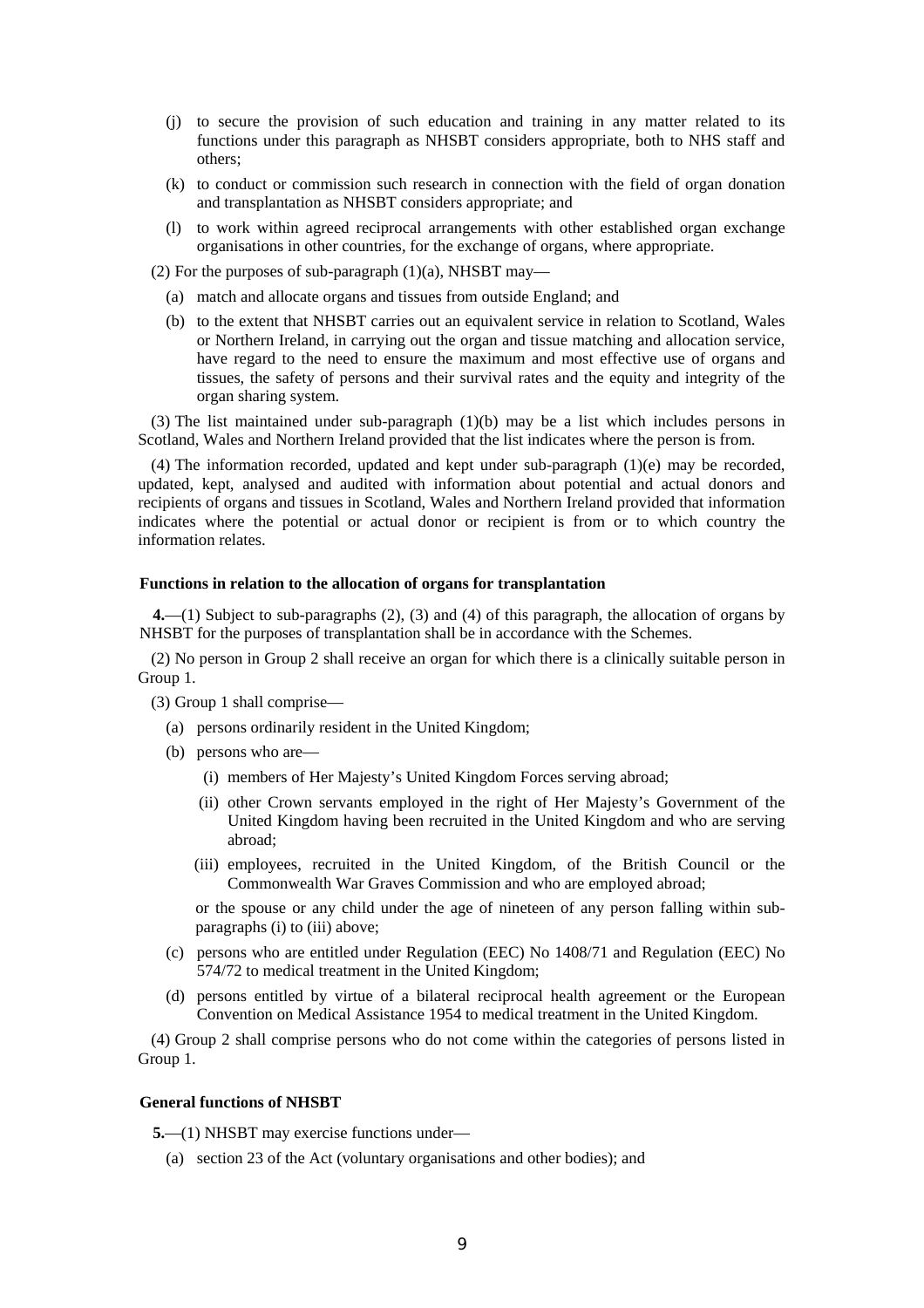(b) section 2(b) of the Act (Secretary of State's general powers as to services) to do anything whatsoever which is calculated to facilitate, or is conducive or incidental to, the discharge of NHSBT's functions.

(2) NHSBT, in performing the functions described in paragraph 2, 3 and 4 above, may provide advice and make recommendations to the Secretary of State on any matter connected with its functions.

### **Exercise of functions**

**6.** NHSBT, in exercising its functions, shall have regard to any guidance issued by the Secretary of State.

#### **Land transactions**

**7.**—(1) Subject to sub-paragraphs (2) and (3) of this paragraph, NHSBT shall exercise the functions of the Secretary of State under section 87(1) and (2) of the Act in so far as is necessary to enable it to secure and maintain such accommodation as it requires for the proper discharge of its other functions.

(2) The functions mentioned in sub-paragraph (1) do not include the powers of the Secretary of State to acquire land compulsorily.

(3) NHSBT shall not, without the prior approval of the Secretary of State, exercise the functions mentioned in sub-paragraph (1) so as to—

- (a) acquire or dispose of any land, or any interest in land, the value of which exceeds  $\pounds 1$ million; or
- (b) acquire a leasehold interest where either—
	- (i) the term of the lease is less than one year and the rent payable exceeds  $\pounds 1$  million; or
	- (ii) the term of the lease is not less than one year and the product of multiplying the number of years in the term by the amount of rent payable in the first year of the term exceeds £1 million.

(4) In sub-paragraph (3)(a) above "value" means the value on a disposal by sale with vacant possession on the open market.

(5) In sub-paragraph (3)(b) above "the term" in relation to a leasehold interest acquired by way of assignment means the unexpired term.

(6) Any function of the Secretary of State, under section 87 of the Act, shall be exercised in accordance with the procedures and instructions for the time being in force and issued by the Department of Health in the document entitled "Estatecode"(**a**), except in so far as such procedures and instructions are inconsistent with these Directions.

(7) Subject to NHSBT obtaining approval as and when required under sub-paragraph (3) above, where the exercise by NHSBT of any function to which these Directions apply requires—

- (a) the execution under seal of any document, NHSBT shall execute such document on behalf of the Secretary of State under its own seal; or
- (b) the execution of a document otherwise than under seal, NHSBT shall make arrangements for one of its officers who has been duly authorised for the purpose to sign the document for NHSBT on behalf of the Secretary of State.

#### **Accounts**

**8.**—(1) NHSBT must prepare and keep annual accounts in respect of each financial year which shall give a true and fair view of the income and expenditure and cash flows of NHSBT for the financial year, and the state of affairs as at the year end.

(2) The accounts shall be prepared in accordance with—

 <sup>(</sup>**a**) Copies of this document are available on the website www.dh.gov.uk/estates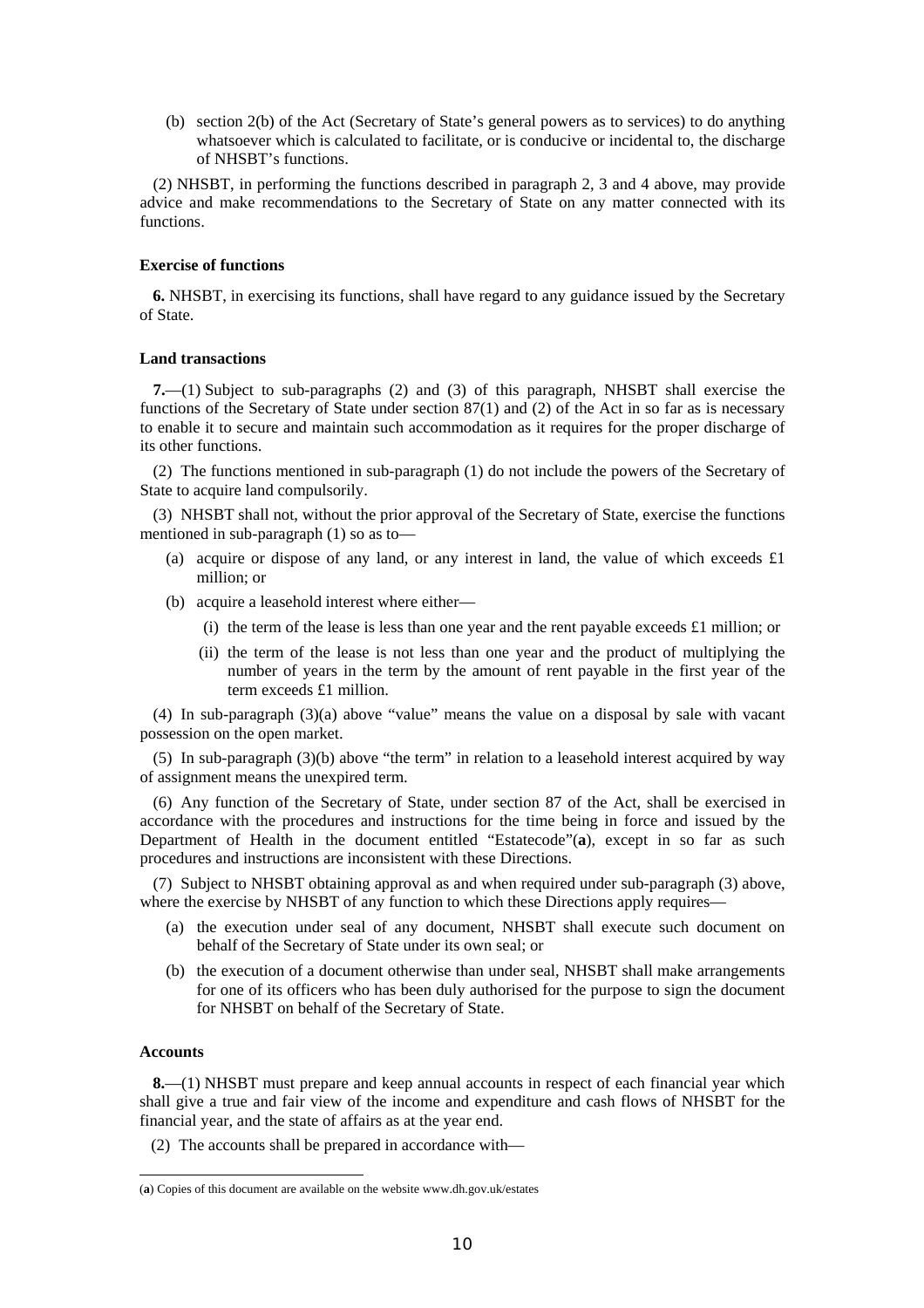- (a) the Resource Accounting Manual(**a**);
- (b) the Department of Health Special Health Authority Manual for Accounts(**b**);
- (c) any other requests made by the Secretary of State,

except where agreed with the Secretary of State in which case the exception shall be disclosed in the notes to the accounts.

#### **Annual report**

**9.** The Secretary of State directs NHSBT to produce an annual report in respect of each year from 1st April to 31st March, covering its activities and finances (including officers' remuneration) and to submit that report to the Secretary of State by no later than 30th September each year, or by such other date as the Secretary of State may direct.

#### **Revocation**

**10.** The following directions are revoked—

- (a) The National Blood Authority Accounts Direction given on 19 March 1993;
- (b) The National Blood Authority Directions in relation to Powers of Income Generation given on 29 March 1993;
- (c) The National Blood Authority Directions in relation to Building and Engineering Functions given on 29 March 1993;
- (d) The National Blood Authority Directions in relation to Financial Management given on 5 April 1993;
- (e) The National Blood Authority (Land Transactions) Directions 1997 given on 23 July 1997;
- (f) The Directions on the Allocation of Human Organs for Transplantation given on 12 February 1996 in so far as they apply to United Kingdom Transplant(**c**).

Signed by authority of the Secretary of State for Health

Member of the Senior Civil Service Department of Health

Date:

 <sup>(</sup>**a**) This document is published by HM Treasury and is available on the website www.resourceaccounting.gov.uk/current/frames.htm

<sup>(</sup>**b**) This document is available on the website www.info.doh.gov.uk/doh/finman.nsf

<sup>(</sup>**c**) United Kingdom Transplant was established by the United Kingdom Transplant (Establishment and Constitution) Order 1991, *see* S.I. 1991/407 as amended by S.I. 1996/971, 1998/1577 and 2000/1612, and abolished by the National Blood Authority and United Kingdom Transplant (Abolition) Order 2002, *see* S.I. 2005/2532.